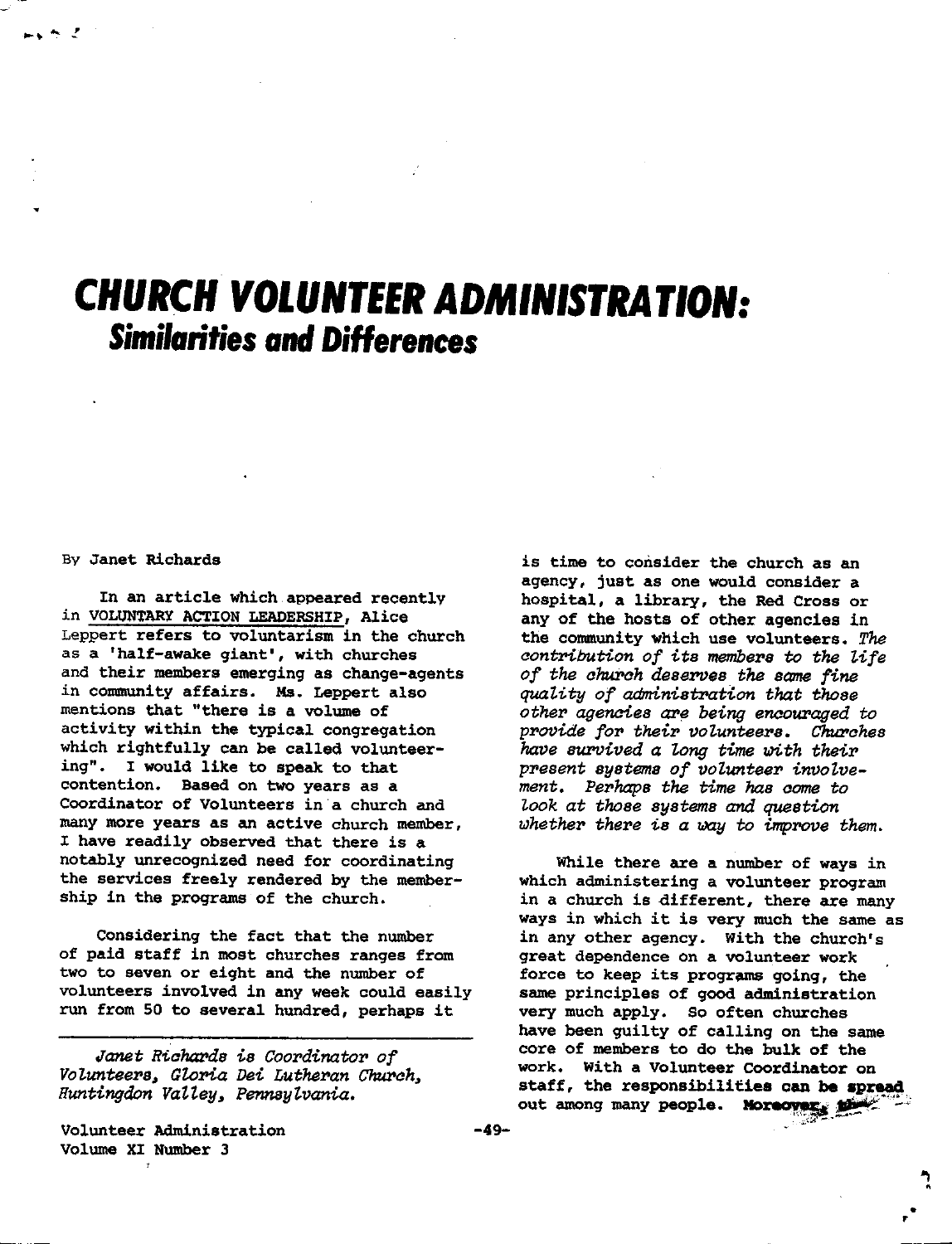intentional matching of the tasks to be done and the resources in persons is sharpened and focused.

In my own church of 3000 members, there are 900 jobs where volunteers carry responsibilities in **areas** such as being choir members, Sunday School teachers, ushers, acolytes, Altar guild, Church Council, executive committees of various church organizations, persons to count offerings, special greeters on Sunday mornings, etc. After a year with a Coordinator of Volunteers on staff, at least 200 more members were involved in the church's internal volunteer programs. For examp1e, the same persons were previously expected to count the offerings for both services, which means being on hand 4 to 5 hours. The Coordinator of Volunteers recruited enough people to make separate teams for each service for each Sunday in the month, thus doubling the number of persons involved in that one responsibility alone. The captains for those counting teams had previously been Church Council people. The Coordinator of Volunteers, with approval from Church Council, recruited other individuals to serve as captains - once more expanding the responsibility among a larger portion of the congregation. This also relieved Church Council to invest more time and energy in the managing of church affairs. (A side benefit is that this involvement of even more members provided a wider field of potential for recruiting Finance Committee people.)

Adhering to the principle of recruiting for a specific period of time, with the continuation in that responsibility being renegotiable periodically, the Coordinator of Volunteers surveyed several different groups to give them an opportunity to be relieved of duties which may have become a burden to them. This meant exposure to the possibility of having to do a mass recruiting if many of these volunteers chose to 'get out'. The opposite happened, however. In one group, out of sixty phone calls, only four asked to be relieved of duty; three said they'd stay with it for another six months; and the balance willingly signed on for another full year. The response seemed to reflect an appreciation for the businesslike approach of negotiation.

*Another principle that* has *been made very clear in this situation* is *that vol*wnteers have a right to expect assignments<br>equivalent to their abilities. This means *equivalent to their abilities. Thie means lettin,, people know that it* is *perfectly okay to say "no" when asked to do something*  they really are not interested in or cap*able of doing. Many people feel obligated to say "yes" when the church* asks *anything of them. They also feel very guiity if they cannot do what* is *asked, even when the reason* is *legitimate.* By *promising to call again* - *and then doing* so - *the Coordinator of Volunteers* has *he7,ped people reaZiae that it* is *perfectly acceptable to be honest about accepting or rejecting an assignment.* 

. . . . . *.* . . .

One of the tools from the business world which has been applied to volunteering is that of training. In the church setting, volunteers have been recruited for responsibilities with little thought of providing training. Public school teachers often are asked to teach Sunday School; therefore, no training is thought to be necessary. Businessmen are asked to serve on the governing body of the church and it is believed that they will bring their several skills from business into the managing of the church's affairs. The assumption that neither of these groups needs or wants training needs to be checked out. Also, when laymen are asked to be canvassers in the church's annual pledge campaign, what are the skills they bring? Usually their major qualification is **a**  commitment to the work of the church. But communication, interviewing or **sales**  skills are minimal. These canvassers, given training for the job they have agreed to do, achieve a far greater degree of self-satisfaction for themselves, while being even more effective for the church. Opportunities for training to do the work of the church need to be **available** and varied.

The task of a Volunteer Coordinator in a church has some unique features. The most obvious is the fact that, unlike almost any other setting, the clients and the volunteers are one and the same. Among other things, this means that volunteers are their own bosses, in that the church

Volunteer Administration Volume XI Number 3

• ,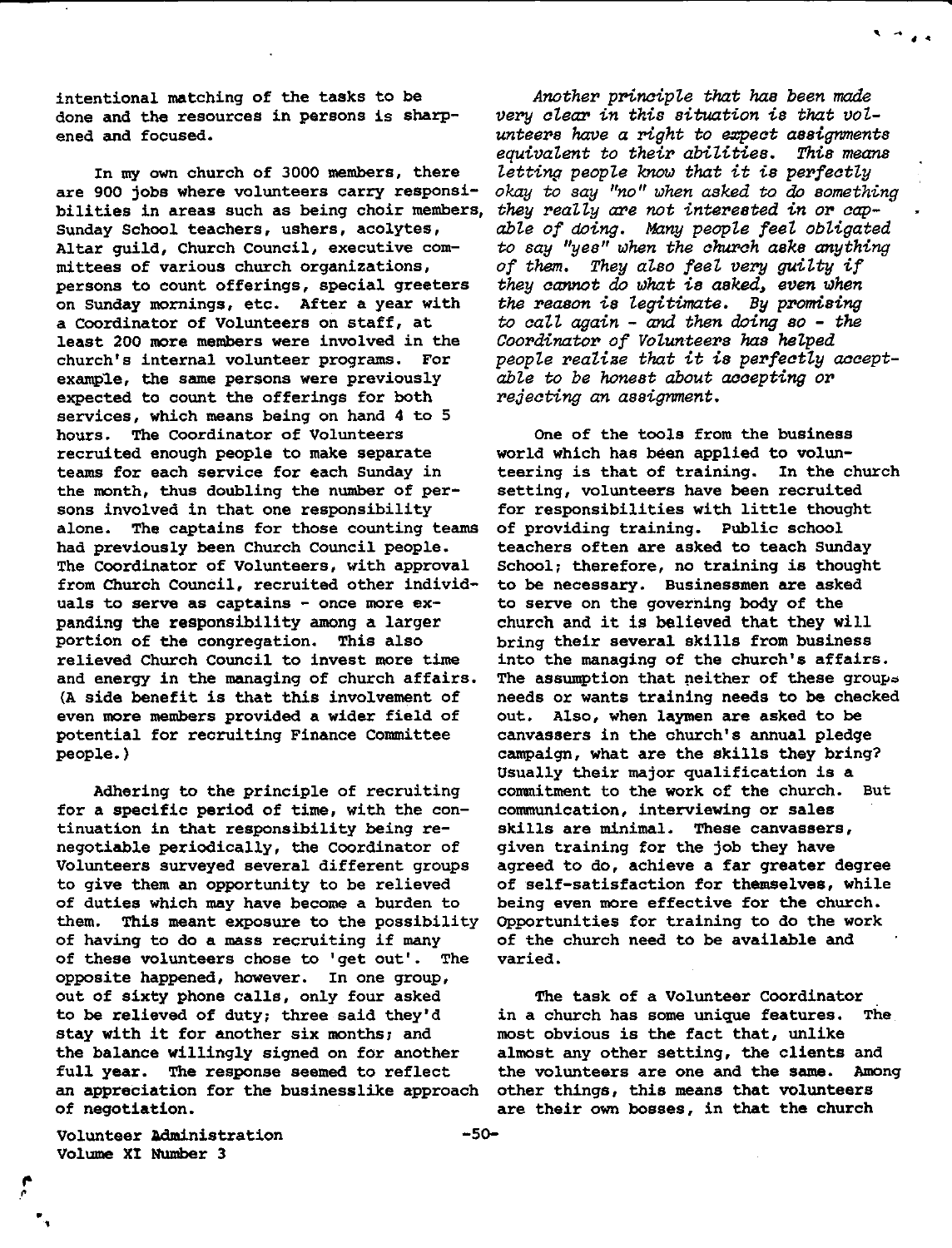operates solely on the financial contributions of its members. Volunteers, then, who are working with paid staff are also in the position of being the boss. It is unlikely that many volunteers in the church even think of it in these terms or would let it affect their work, but in subtle ways it is in the air when volunteers and staff work together.

- 1

Another way in which this fact has a bearing on the administration of a volunteer program in the church is that **a way**  must be found to utilize the skills - however limited - of all of those who volunteer. Because the church 'belongs' to all its members, those who volunteer must be provided with the opportunity to be meaningfully involved. On occasion this can be a problem, particularly when a member feels competent for a certain assignment, but in reality is not. The Volunteer Coordinator then is faced with the challenge of finding a way to use the existing skills and of making the individual feel the importance of an alternate assignment.

*StiZZ another unique feature of the volunteer program in a church is that there really are no recruiting prob'lems in the usuaZ sense. AZl of the members of the church are potential volunteers to be called for any project or program. What other agency has such a readily avaiZabZe recruitment source?* 

After two years of sensing that this arrangement was not as ideal as it looked on the surface, I recently identified the precise problem: since all staff are as familiar with the potential volunteers as the Coordinator of Volunteers is, they can freely recruit the volunteers themselves. In other agencies this volunteer source is somewhat removed from staff and they find it expedient to work through the volunteer office. In a church, where the function of a Volunteer Coordinator is somewhat foreign, staff tend to by-pass the office to fill their own needs. This complicates the jobs of coordination and record keeping. The major role, then, of the Coordinator of Volunteers in churches becomes one of identifying the variety of skills available and encouraging the use of as many members as possible.

The efficient utilization of volunteers is just as important - though not **always**  recognized - in churches as it is in any other situation. Think of the amount of time the clergy would be able to devote to pastoral care if they had Volunteer Coordinators to handle the recruiting in their churches. Traditionally, no matter what size the congregation is, the minister is presumed to know the people and their skills best. When need for volunteers arises, it is the minister who. is most frequently asked for recommendations (or to actually make the contact). The minister is the one who meets with and gets to know the new members as they join the church, and is therefore the one most often held responsible for passing these members' interests and skills along to the right group. How helpful it can be to have a coordinator of .Volunteers to take care of these details.

Not everyone who belongs to a church WANTS to work in the church, but people join a particular church **because** they have found something there that appeals to them. Usually in the flush of new membership, they are eager to get involved. If that eagerness does not find an outlet, it will drift elsewhere to find acceptance. Involving new members as quickly as possible in the life of the church will help retain them as active, contributing members. To take it a step further, that involvement deserves the same respect and efficient care that community agencies would give it. No volunteer likes to be taken for granted. Volunteers like to find work waiting for them when they are scheduled to come in. Volunteers like meaningful involvement that meets their capabilities. Volunteers like to feel they have options and choices regarding what they do and how long they will be involved.

What little has been written about coordination of volunteers in churches seems to have taken the stance that the church population is a tremendous potential resource for community agencies to tap for volunteers in their programs. By developing thoroughly the concept of a volunteer program within the church itself, building good management practices and

• Volunteer Administration -51- Volume XI Number 3